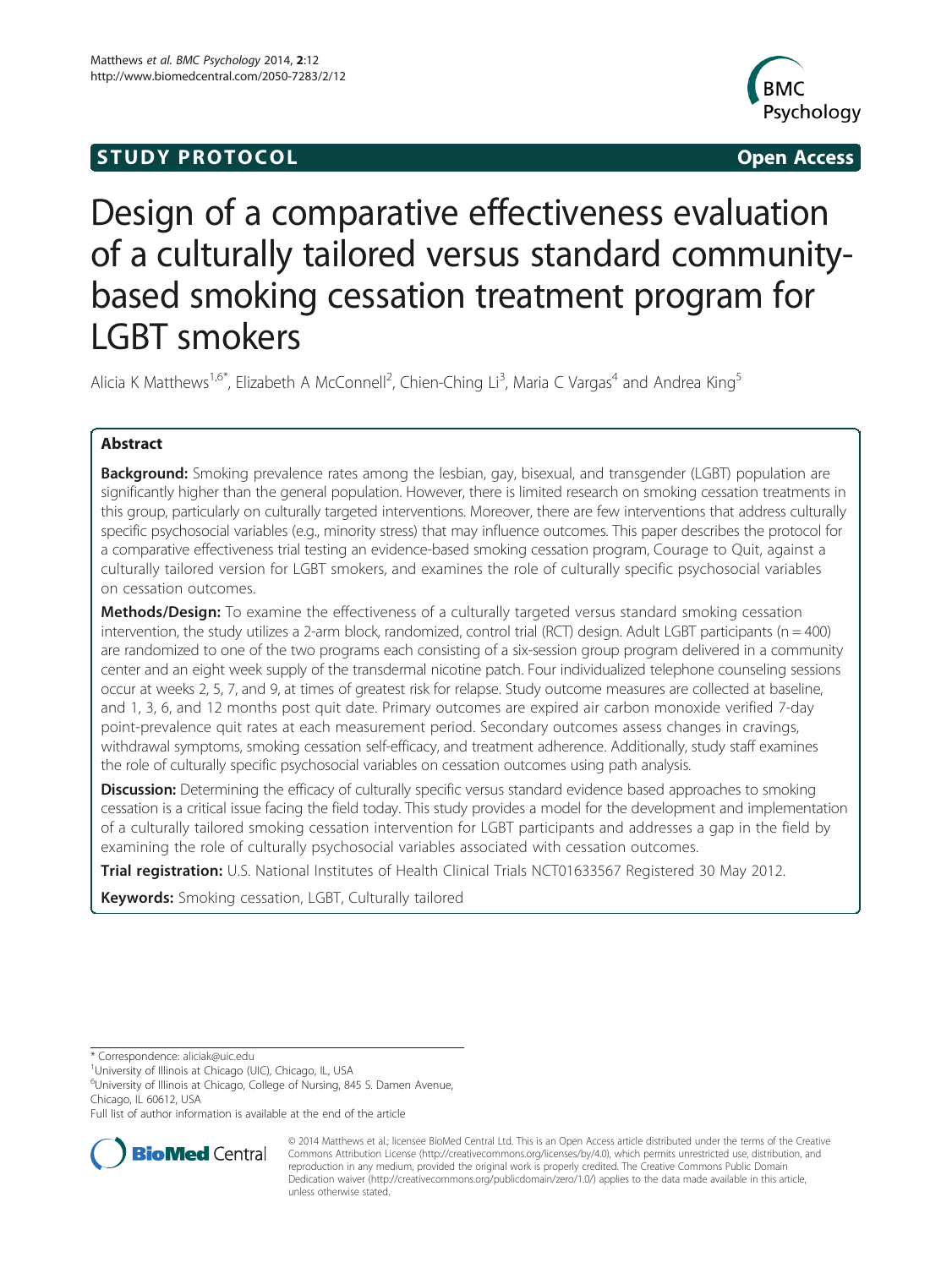# **Background**

# **Significance**

In 2010, an estimated 25.2% of U.S. adults were current tobacco users, with 19.5% of adults reporting current cigarette smoking (King et al. [2012\)](#page-9-0). However, the prevalence of smoking varies substantially by sexual orientation, with LGBT respondents significantly more likely to report cigarette smoking (32.8%) and cigar/cigarillo smoking (12.2%) than heterosexual respondents (19.5%; 6.5%) (King et al. [2012](#page-9-0)). Further, LGBT youth report higher past-30 day cigarette use (bisexual = 27.5% and lesbian/ gay = 34.8%) compared with heterosexual youth (18.5%) (Rath et al. [2013](#page-9-0)). Although data are not currently available on cancer rates among LGBT smokers (Bowen and Boehmer [2007](#page-8-0)), morbidity and mortality due to tobacco use may be higher due to a greater prevalence of risk factors (e.g., heavy drinking and obesity) for diseases exacerbated by smoking (e.g., heart disease, diabetes, certain cancers, and HIV/AIDS) (Aaron et al. [2001\)](#page-8-0). Despite both elevated smoking prevalence rates and increased vulnerability for smoking-related health disparities, few clinical trials of smoking cessation interventions for LGBT people exist (Hutchinson et al. [2006\)](#page-9-0). Further, the Institute of Medicine report on LGBT health (Institute of Medicine of the National Academies [2011\)](#page-9-0) failed to provide comprehensive goals to address this disparity. As such, LGBT smokers represent an important and underserved priority group for cessation efforts.

# Smoking cessation and LGBT populations

Research has shown that psychosocial variables related to smoking cessation may differ among subgroups (Fiore et al. [2008\)](#page-9-0) and that considering cultural variation improves substance abuse treatment outcomes (Perez-Arce et al. [1993\)](#page-9-0). A recent report by the Surgeon General highlights the need for additional research to determine whether tobacco dependence treatment programs have similar efficacy across diverse subgroups (U.S. Department of Health and Human Services [2000](#page-10-0)). Although research has identified differential cessation treatment needs of some groups (e.g., African Americans and women), we do not yet have precise data on the outcomes of LGBT smokers in mainstream smoking cessation interventions (Greenwood et al. [2005\)](#page-9-0).

To date, there are few smoking cessation trials focused on LGBT smokers. The majority of the available studies are minimally tailored group based interventions delivered in community-based settings (Dickson-Spillmann et al. [2014;](#page-9-0) Eliason et al. [2012](#page-9-0); Harding et al. [2004;](#page-9-0) Matthews et al. [2013a](#page-9-0); Matthews et al. [2013b](#page-9-0); Walls and Wisneski [2011\)](#page-10-0). Although initial results are promising with end of treatment quit rates comparable to or better than those reported in the literature for smoking cessation programs in non-LGBT samples, there are concerns about the wide range in outcomes (16%-73% quit rates), small sample sizes, the absence of control groups, and the lack of objective verification of self-reported quit rates. Direct comparisons of interventions between LGBT and non-LGBT populations on non-tailored treatments are also limited. One intensive cessation intervention that was designed for the general population and combined bupropion, individual counseling, and nicotine replacement therapy found no significant difference in end of treatment quit rates for heterosexual and gay/bisexual male participants (57% vs. 58%, respectively) (Covey et al. [2009](#page-9-0)). As such, more extensive research is needed to determine the efficacy of smoking cessation interventions for LGBT populations.

#### Consideration of LGBT related psychosocial factors

Compounding the modest intervention effects, there are large knowledge gaps regarding predicators of LGBT smoking cessation. In the general population, smoking cessation is strongly influenced by individually mediated predictors, including perceived benefits and barriers, self-efficacy, stage of readiness, and treatment adherence (Link et al. [2001;](#page-9-0) Spencer et al. [2002](#page-10-0)). Specific cultural factors (i.e., salience and identification with LGBT identity) are likely to play a role in smoking behaviors (Meyer [2003](#page-9-0)). Additionally, LGBT smokers are exposed to unique psychosocial stressors likely to influence smoking behaviors, such as elevated general stress (i.e., level of stress and number of stressful life events) and minority specific stress (i.e., internalized homophobia, sexual orientation concealment, discrimination events, stigma consciousness) (Meyer [2003;](#page-9-0) Steptoe et al. [1996](#page-10-0); Rostosky et al. [2007\)](#page-9-0). Minority stress (i.e., stress resulting from belonging to a stigmatized social category over and above general life stress; Meyer [2003\)](#page-9-0) has been highlighted as an important but underresearched psychosocial influence on LGBT risk behaviors (Cochran and Mays [2000](#page-9-0)). As applied to LGBT individuals, minority stress is composed of five factors: (1) experiences of discrimination and violence, (2) stigma consciousness (awareness of discrimination), (3) sexual orientation concealment (level of 'outness'), and (4) internalized homophobia (direction of societal negative attitudes toward the self) (Meyer, [2003](#page-9-0)). Presumed antecedents to minority stress (e.g., token minority status) have been used to explain mental and physical health outcomes in diverse samples (Clark et al. [1999](#page-9-0)). Further, minority stress for LGBT individuals has been associated with lower job satisfaction, increased distress and health related problems (Cochran and Mays [2000;](#page-9-0) Clark et al. [1999\)](#page-9-0). However, we are not aware of any published studies that have used the minority stress framework to guide the development of a targeted risk reduction intervention. Given the strong and positive relationships between stress and/or negative affect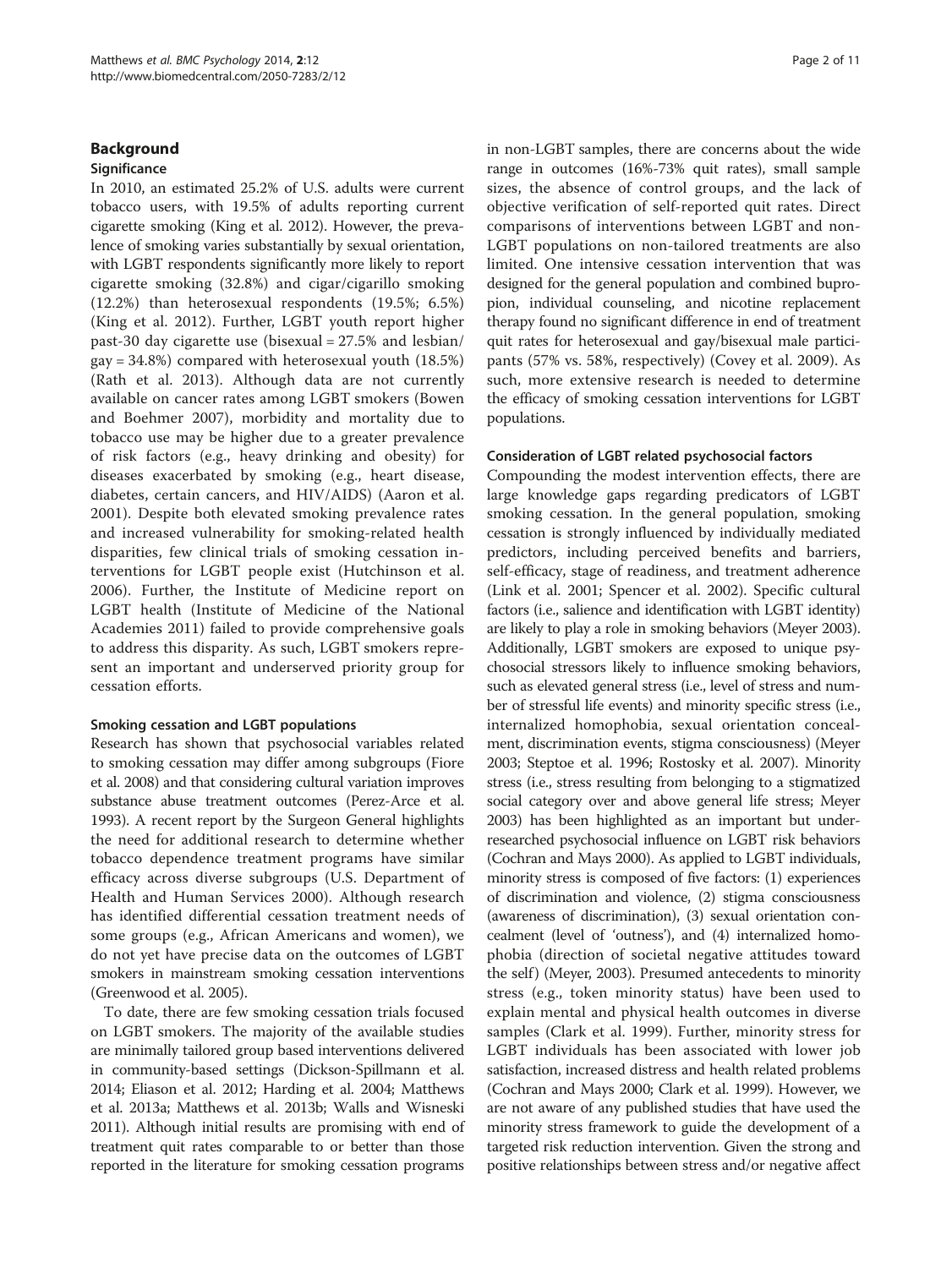<span id="page-2-0"></span>and smoking (Steptoe et al. [1996](#page-10-0)), a minority stress model is a highly plausible heuristic for exploring predictors of smoking cessation outcomes in LGBT individuals. Thus, more research is needed to examine culturally specific individual mediators of cessation for LGBT smokers, including salience and identification with LGBT identity and community, general stress, and minority specific stress related to LGBT identity.

#### The present study

This study addresses an important gap in the literature by examining the effectiveness of a culturally targeted LGBT smoking cessation intervention in a randomized control trial. Additionally, we aim to examine the influence of LGBT specific cultural factors on smoking cessation. Our conceptual model is based on an integration of the core constructs of the Transtheoretical Model (TTM; Prochaska and Velicer [1998](#page-9-0)) and the Health Belief Model (HBM); (Becker et al. [1977](#page-8-0)) and emphasizes the multidimensional nature of health behavior change. In our model (see Figure 1), we posit behavior change is incremental in nature, shaped by health beliefs (as specified by the HBM), and associated with distinct stages (as in the TTM). In our intervention, we target individually mediated predictors of cessation at each stage of behavior change, including treatment adherence. This approach was used successfully in smoking cessation, mammography screening, nutritional intake, and exercise behavior (Campbell et al. [1994](#page-9-0); Longshore and Grills [2000](#page-9-0); Resnicow et al. [2001](#page-9-0); Skinner et al. [1999;](#page-9-0) Campbell et al. [1994;](#page-9-0) Champion et al. [2003](#page-9-0)).

The primary comparison in this study is between the culturally targeted (CTQ-CT) versus a standard Respiratory Health Association of Metropolitan Chicago's (RHA) "Courage to Quit (CTQ)", non-targeted program. However, our model also provides a framework to understand how the CTQ-CT affects smoking behavior, as well as the mediating or moderating factors that influence outcomes. Although most health behavior change models have been critiqued for not including a cultural component, our model incorporates psychosocial and cultural factors (e.g., minority stress) unique to the LGBT population along with generic predictors of cessation.

#### Specific aims

The primary aim of this study is to examine the efficacy of culturally targeted CTQ-CT smoking cessation intervention compared to the standard CTQ program, in conjunction with nicotine replacement and peer support, for smoking cessation in LGBT smokers over time. Secondary aims are to determine the relationships of the cultural (i.e., identification with LGBT community and salience of sexual orientation identity) and psychosocial (i.e., indicators of general and minority stress) factors on smoking cessation outcomes using path analysis. Our primary hypothesis tests whether quit rates will be higher among individuals randomized to receive the CTQ-CT versus those who receive the standard CTQ program. We further hypothesize that higher levels of general and minority specific stress may be related to worse outcomes in smoking quit rates and these effects are moderated by treatment type.

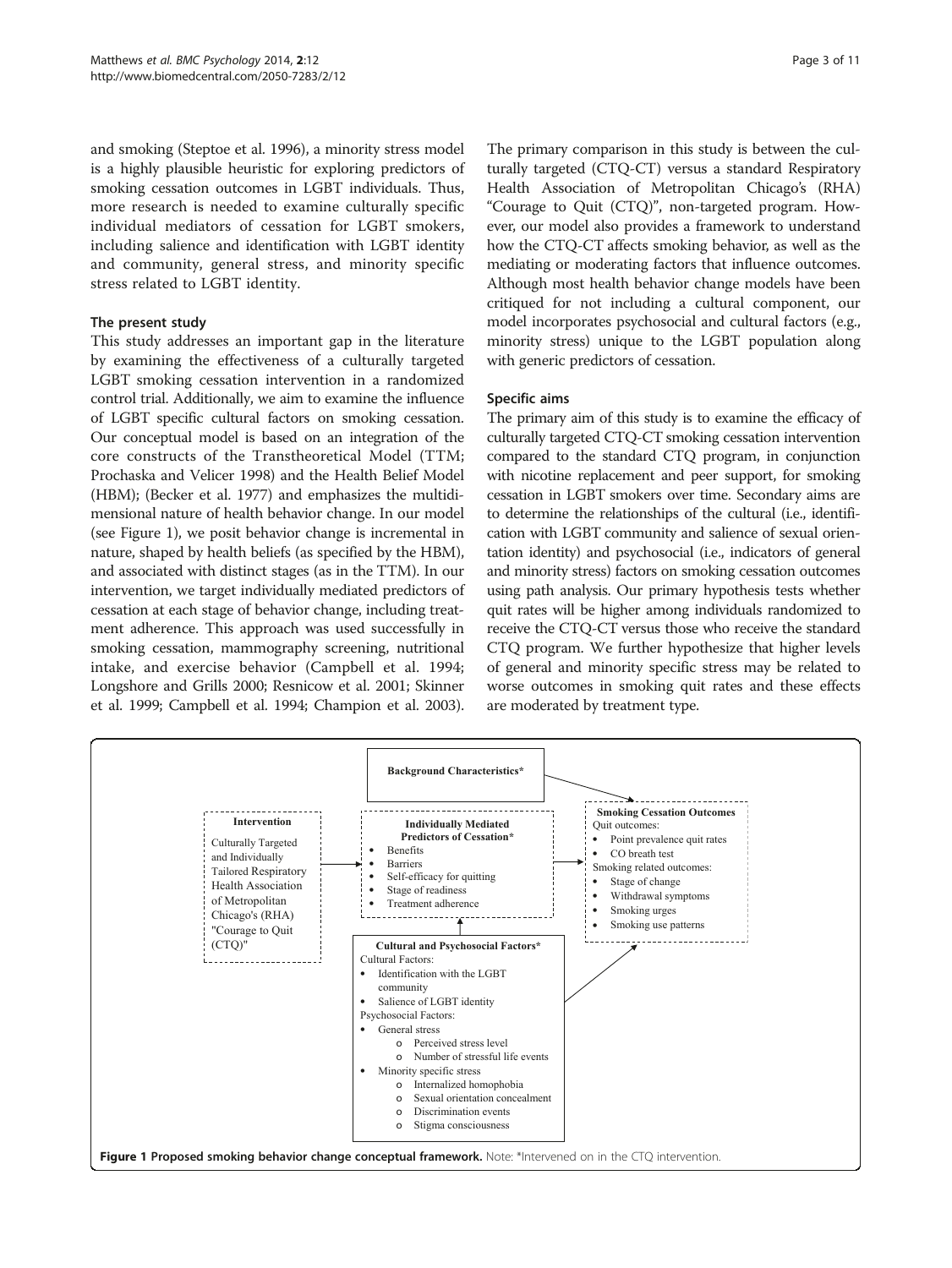# **Methods**

#### Study design

A prospective 2-group randomized experimental design is proposed to test study hypothesizes related to the added benefit of the culturally tailored CTQ program (CTQ-CT) versus the standard CTQ program. The primary smoking cessation outcome examines point prevalence abstinence (i.e., no smoking, not even a puff, for previous 7 days). To determine short and longer-term cessation outcomes, selfreport outcomes are objectively verified (using carbon monoxide [CO] testing) at 1 month, 3, 6, and 12 month follow-up time points. For an overview of the RCT study design, see Figure 2. Study activities have been reviewed and approved by the institutional review boards of The University of Illinois at Chicago (protocol identification number 2010–0538) and the Howard Brown Health Center (protocol identification number 10-163-100) community partner.

#### Recruitment and retention

Participants will be 400 (200 CTQ-CT and 200 CTQ) LGBT tobacco smokers recruited from the community. This project is housed in the Behavioral Research Department of Howard Brown Health Center (HBHC), our community partner. Howard Brown Health Center is a nationally known LGBT health organization with a thirtyyear history of conducting LGBT behavioral research. Recruitment takes place at HBHC through flyers about the study, information provided by clinic staff, and voluntarily provided email databases. Active community

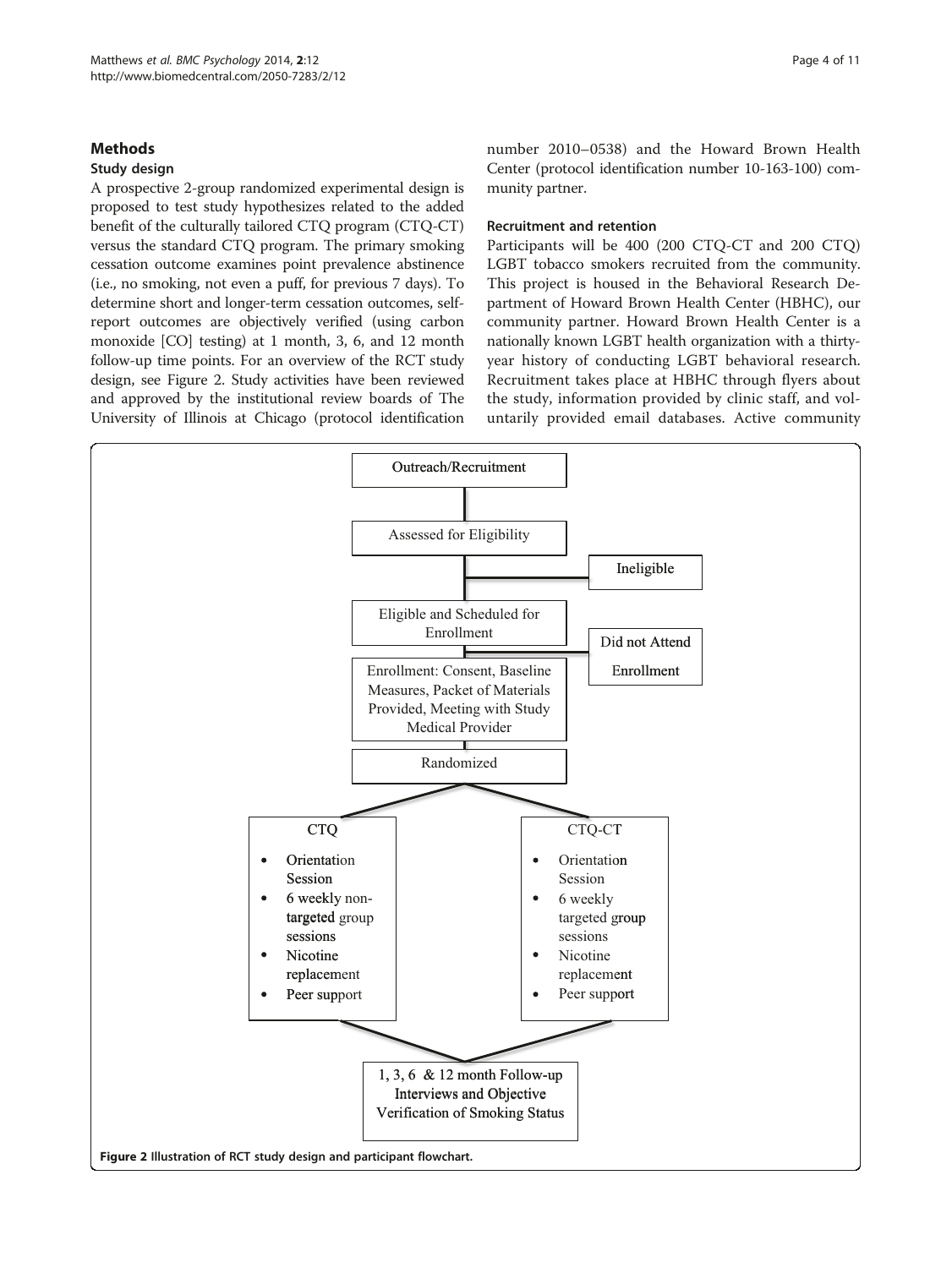outreach consists of street outreach recruitment at street and venue locations, including bars, clubs, circuit parties, festivals, gyms, gay businesses, and other locations where LGBT socialize or congregate. Passive community outreach includes flyers, referrals, word of mouth, and posted advertisement on email listservs and websites, including social media sites. Participants are considered eligible if they: 1) self-identify as lesbian, gay, bisexual, or transgender, 2) are ages 18–65, 3) are current cigarette smokers (more than 5 packs in lifetime AND past year smoking AND 4 or more days per week AND CO air expired reading of ≥8 ppm), 4) express a desire to quit smoking (at least a 5 on a 10-point Likert scale), 5) agree to attend behavioral counseling sessions, be randomized, and be followed-up with, 6) agree to use nicotine patch and have no prior adverse reactions to patches, and 7) have a stable residence and telephone. Readiness and motivation to quit are key inclusion criteria. Research assistants offer self-help manuals to the less motivated (<5 on desire to quit smoking scale) and encourage them to attend the program at a more appropriate time.

Our goal is to achieve an 80% retention rate or better over the study period. Retention activities include providing incentives at each data collection point, providing a bonus incentive (lotteries) for those who complete all data collection points, providing giveaways such as pens with the study logo on them, sending birthday and holiday cards, and training staff on participant engagement and retention.

# Accrual and enrollment

A dedicated research phone line at the HBHC is used to enroll participants. Trained research assistants (RAs) answer calls, explain the study and assess eligibility for participation. The screening interview is a 10–15 minute semi-structured list of background characteristics, contact information, general medical condition, medications, and brief questions on smoking history. Eligible and interested individuals are given an appointment time at HBHC for an in-person screening with a study RA. At the first meeting, all participants sign informed consents, complete baseline measures, and receive an initial packet of study materials. Participants also meet with the study medical provider for a general health screening to evaluate any contraindications for nicotine replacement. Baseline measures are completed on a laptop computer in both an interviewer-administered and self-administered format.

# Randomization

Participants are randomized to CTQ-CT or non-targeted CTQ groups after eligibility and baseline screenings. The study statistician conducts the permuted-block randomization using a software program developed by programmers at UIC. This program uses random digits to assign code numbers in random blocks of equal control and experimental subject assignments. The study statistician place the results of the assignments in sealed, solid envelopes. All study participants are blinded and retain no knowledge of CTQ or CTQ-CT group assignment.

#### Power analysis

Sample size and power for the study are based on detecting a 20% significant difference in cessation rates between the CTQ-CT and CTQ group in cross-sectional multinomial logistic regression models, in longitudinal survival analyses and in structural equation models. The logistic regression of smoking cessation on a continuous, normally distributed variable (e.g., perceived barriers) with a sample size of 340 observations achieves 85% power at 0.05 to detect the probability of change from the value of 0.05 at the mean of 0.16 when it is increased to one standard deviation above the mean. This change corresponds to an odds ratio of .40 (with an adjustment other independent variables explaining 20% of the variance) (Hsieh et al. [1998](#page-9-0)). Thus, approximately 400 subjects are required to provide a sample size of 340 participants for the survival analyses. Finally, in addition to sample size, the power for estimating and testing structural equation models depends on the numbers of free parameters and observed variables in each model (Saris and Satorra [1993\)](#page-9-0). Sample sizes of 200–300 are generally regarded as effective in most cases for assessing model fit at an alpha of .05 (Boomsma [1982;](#page-8-0) Hoelter [1983](#page-9-0); Schumacker and Lomax [1996](#page-9-0)); with 340 participants we will have adequate power to detect close-fitting models with 12 or more df, including tests of mediation (i.e., program and NRT adherence and treatment outcomes).

# Procedures

Participants are enrolled on a continuous basis. Behavioral counseling consists of six weekly 90-minute smoking cessation therapy sessions commencing two weeks before the quit date. Each session is preceded by a short interview with a research assistant to obtain self-report psychosocial and substance use information, obtain carbon monoxide measures, and distribute nicotine replacement. Nicotine replacement use begins on the quit date and continue for eight weeks. Post treatment follow-up interviews take place in person at 1, 3, 6, and 12 months after the quit date. These ½ -1 hour follow-up sessions with the research assistant include subjective questionnaires and objective measures (CO). For participants unable to complete interview in person at HBHC, 1, 3, 6, and 12 month follow-up assessments are completed remotely, over the phone. Research assistants collecting participant measures during follow-up interviews are blinded to treatment condition.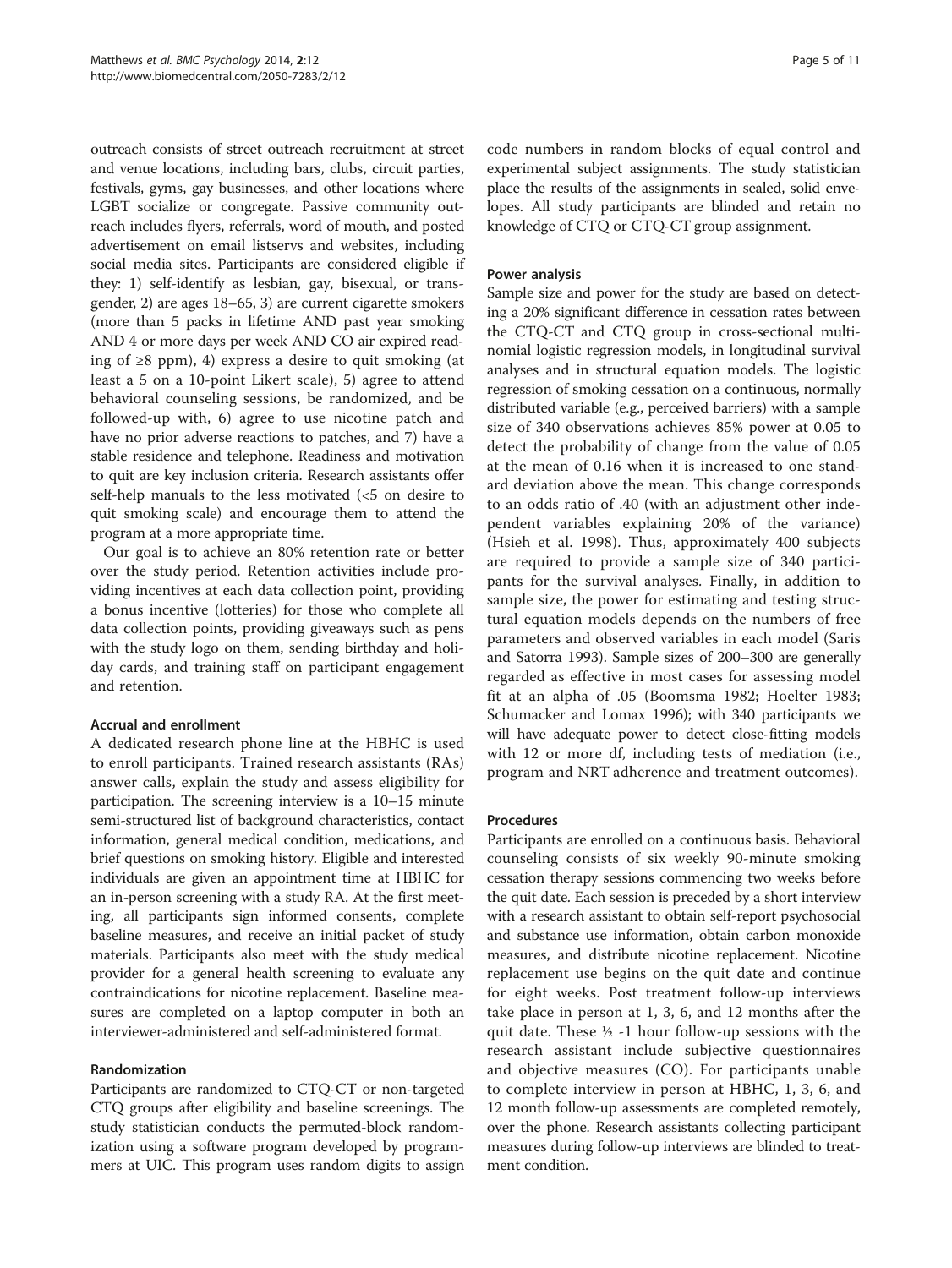#### Nicotine replacement

All participants are evaluated by the study medical provider to determine the appropriateness of nicotine replacement use (i.e., Nicoderm CQ: GlaxoSmithKline Consumer Healthcare, Pittsburgh, PA). At each visit, study staff distributes nicotine replacement therapy for each participant. An extra supply of three patches is given at each interval as back-ups if patches fall off, get misplaced, or if the subject does not attend the next session and needs an interim supply. Standard patch instructions are provided to each participant. Per manufacturer's instructions for dosage, if a participant smokes 10 or more cigarettes per day, the initial dose is 21 mg for four weeks, 14 mg for two weeks, and then 7 mg for the final two weeks. Modifications of dosing level are adjusted, as needed, in conjunction with study medical provider in individuals who experience a substantial decline in smoking levels over the first two weeks in treatment (estimated at <10% of the sample) or who were lighter smokers at baseline.

#### Intervention counselor training

A professional and a lay counselor who identify as LGBT facilitate each smoking cessation group. Both professional and lay counselors provide telephone support between sessions, as requested by participants. Process data (e.g., length and frequency of additional support contacts) is collected. The study primary investigator (A.M., clinical psychologist) takes primary responsibility of the training and supervision of counselors for the CTQ-CT and the CTQ program. To reduce contamination effects based on counselor training, group based supervision takes place on a monthly basis. Peer-support training is based on an established training model (Johnson et al. [2005](#page-9-0)). Former LGBT smokers serve as peer support staff  $(n = 6;$  Koehinger et al. [2005\)](#page-9-0) and are trained in 4 weekly 60-minute sessions that cover: 1) cognitive/behavioral approaches used in the CTQ program, 2) smoking related health information, 3) motivational interviewing techniques, 4) strategies for eliciting and addressing barriers to smoking cessation for LGBT persons, 5) roles and responsibilities of peer support persons, 6) participant confidentiality, 7) helping participants deal with smoking triggers, cravings and lapses, 8) listening and feedback skills, and 9) providing non-judgmental support. Group leaders complete pre and post-measures to assess effectiveness of the peer support training. Ten percent of group sessions are audiotaped and reviewed by an independent rater for fidelity checks.

#### Courage to quit smoking cessation treatment program

The Courage to Quit® (CTQ) program (developed by A.K.) was first implemented in 2008 by the Respiratory Health Association of Chicago (RHA) in partnership with

community agencies with the goal of reaching underserved, minority, and low income smokers. The program is given at no- or low-cost (nominal fees for materials) and sessions are conducted in community health centers, non-profit organizations, faith-based organizations (e.g., churches), housing programs, hospitals, substance abuse treatment centers, and academic institutions. Group sizes average 10–20 participants. The first five sessions are held weekly. The third week is the target quit date, followed by the fourth (one week later), fifth (one week after session four), and the sixth (two weeks later) sessions. The program has been used as a platform treatment in clinical trials with six-month biochemically confirmed point-prevalence quit rates ranging from 19–35% (King et al. [2006](#page-9-0), [2012](#page-9-0); Matthews et al. [2009](#page-9-0)). The treatment modules include a progression of topics incorporating evidence-based behavioral, cognitive, and motivational smoking cessation strategies as outlined in the U.S. Public Health Service Clinical Practice Guidelines for Treating Tobacco Use and Dependence (Fiore et al. [2008\)](#page-9-0).

Each session of the CTQ program has a particular emphasis. Group participation is encouraged in session one, which focuses on health benefits and relaxation techniques. Session two emphasizes motivation and covers nicotine addiction and peer support. Session three (quit week) provides testimonies of ex-smokers, offering hope that quitting is possible. Information on nicotine replacement and symptoms of recovery (withdrawal symptoms) is given, and participants commit to quit smoking for two days. Session four focuses on benefits of cessation and covers recovery symptoms and the grief process. Session five emphasizes beginning a new life as a nonsmoker: long-term goal setting, planning for social and stressful situations and weight management concerns are discussed. Session six introduces assertive communication tools and exercise as a long-term maintenance strategy. The final session recaps the program, discusses relapse prevention, and includes a group celebration of their new lifestyle. Group members who miss a session receive follow-up from the group facilitator before the next session. Individual or small-group make-up sessions are conducted so that all participants receive the full intervention content.

#### Culturally tailored courage to quit program (CTQ-CT)

The five strategies outlined by Kreuter et al. [\(2002\)](#page-9-0) are used to target the CTQ program to be culturally relevant to LGBT smokers: (1) peripheral strategies (e.g., culturally appropriate packaging, including images and exemplars with LGBT individuals); (2) evidential strategies (e.g., enhancing perceived relevance by presenting evidence of impact of smoking on LGBT); (3) linguistic strategies (e.g., using language relevant to the LGBT community); (4) constituent-involving strategies (e.g., including facilitators and peer support 'buddies' who are LGBT); and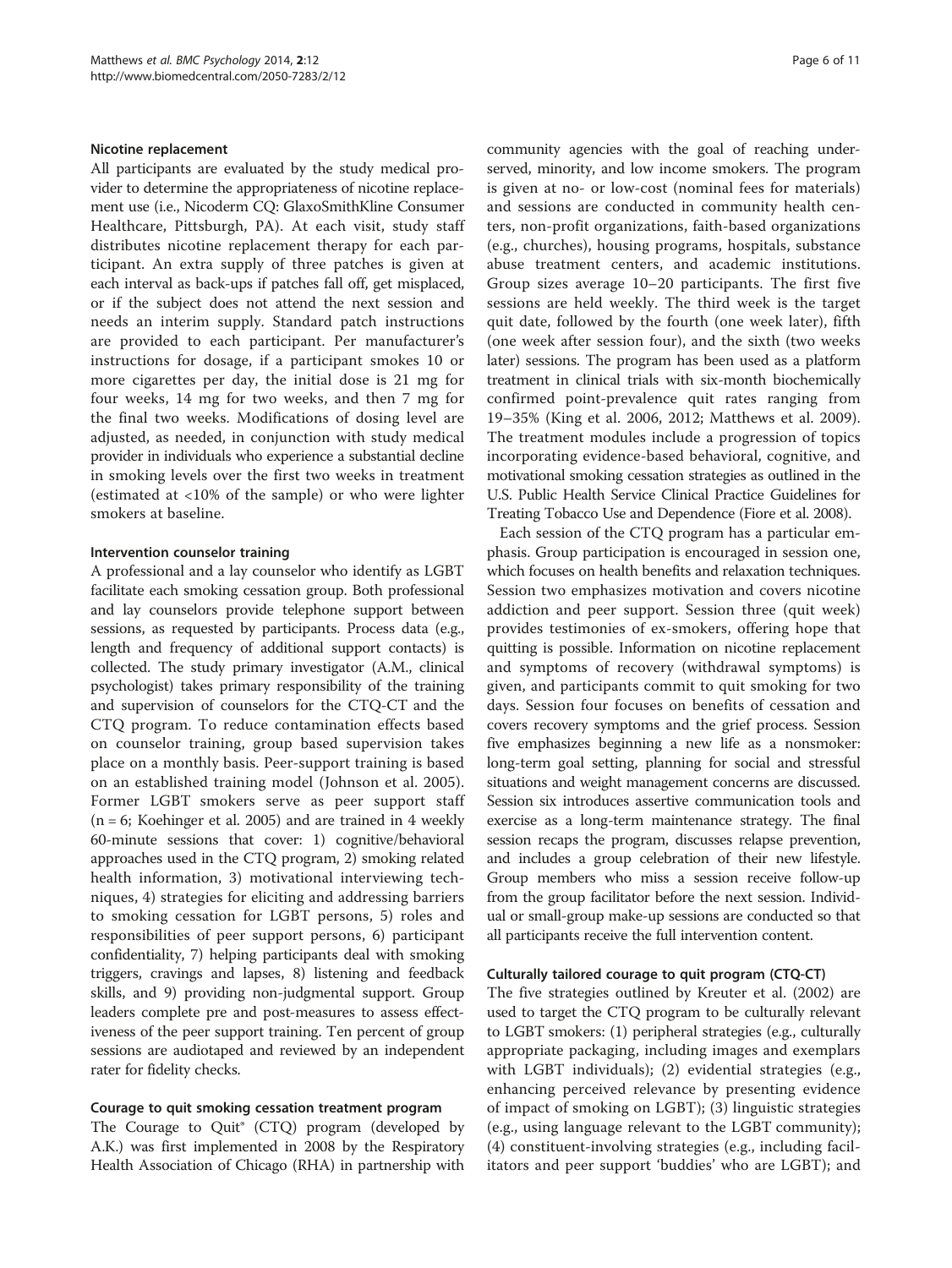(5) sociocultural strategies (e.g., discussing smokingrelated risks within the context of the broader social and cultural values of LGBT).

The control condition is the standard CTQ program. Professional and lay counselors are culturally sensitive. Control group participants complete the same measures and procedures as the CTQ-CT group members, including the follow-up schedule and peer support. Peer support telephone sessions take place at intervals of highest anxiety of anticipated quitting (week 2) and greatest risk for early relapse (weeks, 5, 7 and 9). (See Table 1 for overview of session topics).

#### Measures

Table [2](#page-7-0) shows the measures and time points for assessments. Baseline measures include demographics (including self-reported same and opposite-sex attraction; Diamond [2000\)](#page-9-0), depressive symptoms (Beck et al. [1961\)](#page-8-0), nicotine dependence (Heatherton et al. [1991](#page-9-0)), alcohol dependence (Selzer [1971\)](#page-9-0), and expired-air carbon monoxide.

Smoking cessation outcomes are measured using multiple definitions of quit rates (Hughes et al. [2003;](#page-9-0) Hughes and Hatsukami [1986](#page-9-0)): point prevalence smoking quit rates (i.e., no smoking during the past seven days; derived from Time Line Follow-Back interviews; Sobell and Sobel [1995;](#page-9-0) Sobell et al. [1979](#page-9-0)); continuous abstinence (i.e., abstinence period that began on quit date); prolonged abstinence (i.e., no smoking in the past 30 days); and biochemical verification of smoking status using expired-

air carbon monoxide at each study visit and follow-up session (Smokerlyzer, Bedfont Corp., Medford, NJ). Additional smoking cessation outcomes include: withdrawal symptoms (Hughes and Hatsukami, [1986\)](#page-9-0); urges to smoke (Cox et al. [2001](#page-9-0)); and temporal measures of consumption and fluctuations in use patterns over time for cigarettes and alcohol (derived from the Modified Time-Line Follow Back Interview; Sobell and Sobel [1995](#page-9-0); Sobell et al. [1979](#page-9-0)). This range of outcomes may provide clues as to the mechanism of action of targeted interventions on smoking (Hughes et al. [2003\)](#page-9-0).

Individually mediated predictors of cessation are be assessed using: perceived benefits, perceived barriers, and self-efficacy of quitting (Health Belief Model Constructs, Becker et al. [1977](#page-8-0); Smoking Abstinence Self-Efficacy Scale, Velicer et al. [1990\)](#page-10-0); stage of readiness for smoking cessation (Prochaska and Velicer [1998\)](#page-9-0); extent of considering quitting (Biener and Abrams [1991\)](#page-8-0); adherence to the nicotine replacement therapy and side effects (derived from the Timeline follow-up interviews, daily participant logs, and weekly patch counts; Ahluwalia et al. [1998](#page-8-0)).

Study participants complete a number of cultural and psychosocial variables. First, level of identification with the LGBT community (Bowen et al. [2006\)](#page-8-0) is assessed. Second, minority specific stress is measured using: internalized homophobia (Herek et al. [1997\)](#page-9-0); stigma consciousness (adapted from Link [1987](#page-9-0); Link et al. [2001\)](#page-9-0); experience of discrimination and sexual-minority related stressors (Krieger et al. [2005](#page-9-0)); and sexual orientation concealment

|                            | <b>CTO</b>                                                                                                                                                                                                          | CTQ-CT                                                                                                                                                                                                   |  |
|----------------------------|---------------------------------------------------------------------------------------------------------------------------------------------------------------------------------------------------------------------|----------------------------------------------------------------------------------------------------------------------------------------------------------------------------------------------------------|--|
| Orientation &<br>Session 1 | Welcome participants, answer questions about the program,<br>assess readiness to quit encourage group participation.                                                                                                | CTQ Orientation. Discussion of general and culturally specific<br>LGBT determinants of smoking (e.g. social norms, uptake,<br>tobacco industry targeting).                                               |  |
|                            | Focus on group support. Discuss health benefits, describe<br>models of nicotine addiction, focus on motivation for cessation,<br>discuss nicotine replacement uses and function.                                    | CTO Session 1. Discussion of LGBT health, teach relaxation<br>techniques                                                                                                                                 |  |
| Session 2                  | Focus on factors leading to smoking, stress reduction<br>management, encourage peer one-on-one support<br>and social support.                                                                                       | CTQ Session 2. Discussion of study development phase<br>outcomes, focus on LGBT specific factors of smoking<br>uptake and triggers, discussion of additional support<br>resources, quit day preparation. |  |
| Session 3                  | Quit week, nicotine replacement therapy (NRT), offer hope<br>that quitting is possible, provide information on NRT, discuss<br>symptoms of recovery (withdrawal), participants commit to<br>a quit smoking attempt. | CTO Session 3. Provide testimonies of ex-smokers.<br>craving and withdrawal management.                                                                                                                  |  |
| Session 4                  | Focus on barriers and facilitators to cessation. Discuss recovery<br>symptoms, relapse prevention, weight management concerns<br>and the grief process.                                                             | CTO Session 4. Discussion of LGBT related health and<br>weight concerns, discussion of study development phase<br>testimonies.                                                                           |  |
| Session 5                  | Focus on goal setting and skill building. Discuss long-term<br>goal setting, planning for social and stressful situations.                                                                                          | CTQ Session 5. Review of relapse causes and prevention,<br>development of social support, and reminder of<br>smoking goals.                                                                              |  |
| <b>Session break</b>       |                                                                                                                                                                                                                     |                                                                                                                                                                                                          |  |
| Session 6                  | Recap the program and review challenges of previous week.<br>Focus on long-term maintenance. Introduce anger management<br>tools, discuss relapse prevention, and celebrate new lifestyle.                          | CTQ Session 6. Review of study development phase<br>testimonies.                                                                                                                                         |  |

#### Table 1 Overview of the interventions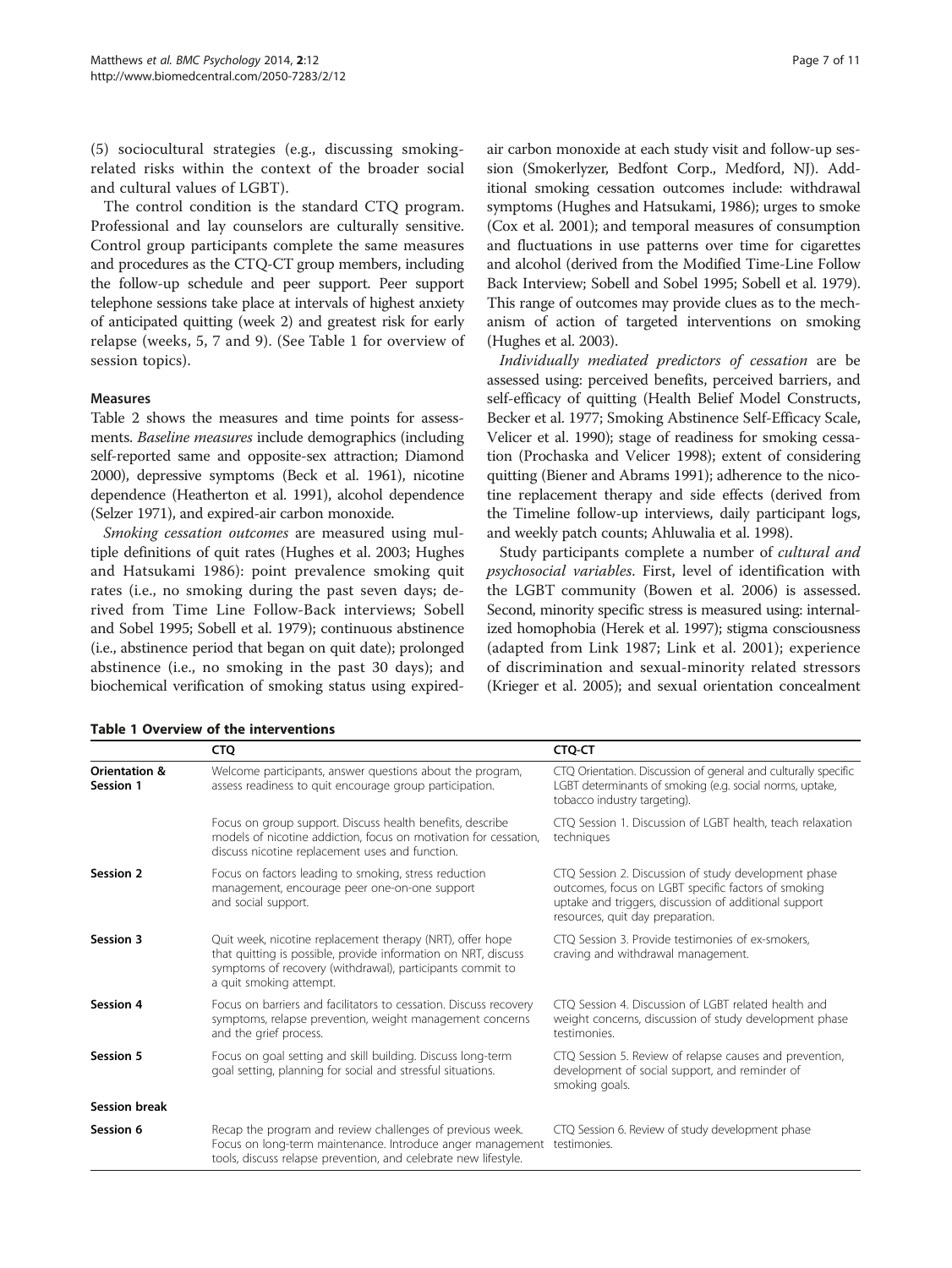#### <span id="page-7-0"></span>Table 2 Summary of study measures

| Study variables                                                     | <b>Assessment point</b> | <b>Measurement scale</b>                                                                  | Reference                                                       |
|---------------------------------------------------------------------|-------------------------|-------------------------------------------------------------------------------------------|-----------------------------------------------------------------|
| Smoking cessation outcomes: quit rates and smoking related outcomes |                         |                                                                                           |                                                                 |
| Biochemical verification<br>of smoking status                       | All time points         | Expired air CO breath test, $\alpha = .81$ ,<br>sensitivity of 78%, specificity of 91%    | Smokerlyzer, Bedfort Corp., NJ                                  |
| Point prevalence smoking<br>quit rates                              | All time points         | Time-Line Follow Back (TLFB) interview, $\alpha = .80$                                    | Sobell and Sobel 1995;<br>Sobell et al. 1979                    |
| Smoking use patterns                                                | All time points         | Time-Line Follow Back (TLFB) interview, $\alpha = .80$                                    | Sobell and Sobel 1995;<br>Sobell et al. 1979                    |
| Withdrawal symptoms                                                 | All time points         | Minnesota Nicotine Withdrawal Scale, 8-items,<br>$\alpha = .80 - .85$                     | Hughes and Hatsukami 1986                                       |
| Smoking urges                                                       | All time points         | Brief Questionnaire of Smoking Urges, 10-items,<br>$\alpha = .89$                         | Cox et al. 2001; Tiffany<br>and Drobes, 1991                    |
| Individually mediated predictors of cessation                       |                         |                                                                                           |                                                                 |
| Perceived benefits                                                  | Baseline, 3 and 6 mo.   | Perceived positive outcomes associated with quitting,<br>$\alpha = .70$ .                 | Menon et al. 2003                                               |
| Perceived barriers                                                  | Baseline, 3 and 6 mo.   | Obstacles that inhibit smoking cessation, $\alpha = .70$ .                                | Menon et al. 2003                                               |
| Self-efficacy for quitting                                          | Baseline, 3 and 6 mo.   | Smoking Abstinence Self-efficacy Scale, 4-items,<br>$a = 85 - 89$                         | Tiffany and Drobes 1991                                         |
| Stage of change                                                     | Baseline, follow-ups    | Smoking Cessation Contemplation Ladder,<br>0-10 measure                                   | Biener and Abrams 1991                                          |
| <b>Psychosocial factors</b>                                         |                         |                                                                                           |                                                                 |
| Perceived stress                                                    | Baseline, 3 and 6 mo.   | Perceived Stress Scale, 14-items                                                          | Cohen et al. 1983; Cohen<br>and Williamson 1988                 |
| # of stressful life events                                          | Baseline, 3 and 6 mo.   | The Scaling of Life Events Questionnaire, 61-items                                        | Paykel et al. 1971                                              |
| <b>Minority stress factors</b>                                      |                         |                                                                                           |                                                                 |
| Internalized homophobia                                             | Baseline                | Internalized Homophobia Scale, 9-items, $\alpha = .79$                                    | Herek et al. 1997                                               |
| Sexual orientation concealment                                      | Baseline                | Level of Outness Scale, 3 items, $\alpha = .86$                                           | Bowen et al. 2006                                               |
| Experience of discrimination                                        | Baseline                | Experiences of Discrimination Scale [EDS], 45 items,<br>$a = .74$ .                       | Krieger et al. 2005                                             |
| Stigma consciousness                                                | Baseline                | Modified Devaluation-Discrimination scale, 12-items,<br>$\alpha = .88$                    | Link 1987; Link et al. 2001                                     |
| <b>Cultural factors</b>                                             |                         |                                                                                           |                                                                 |
| Cultural identification                                             | Baseline                | Level of involvement with the LGBT community,<br>10-items, $\alpha = .76$                 | Bowen et al. 2006                                               |
| Cultural salience                                                   | Baseline                | To be developed for this study                                                            |                                                                 |
| <b>Background characteristics</b>                                   |                         |                                                                                           |                                                                 |
| Demographics                                                        | Baseline                | Age, education, gender, income, insurance,<br>sexual orientation, marital status and race | ---                                                             |
| Depression                                                          | Baseline                | Beck Depression Inventory, 20-items, $\alpha = .86$                                       | Beck et al. 1961                                                |
| Nicotine dependency                                                 | Baseline                | Fagerstrom Test for Nicotine Dependence,<br>6-items, $\alpha$ = .61                       | Heatherton et al. 1991                                          |
| Illicit drug use                                                    | Baseline                | Measures of illicit drug use                                                              | $- - - - -$                                                     |
| Alcohol use                                                         | All time points         | Time Ling Follow Back, $\alpha = .76-.97$ ,<br>Michigan Alcohol Screening                 | Sobell and Sobel 1995; Sobell et al<br>1979; Hughes et al. 2003 |

Note: All Time Points = Baseline, Weekly during intervention, and 1, 3, 6, 12 month follow-up interviews.

(Bowen et al. [2006\)](#page-8-0). Third, psychosocial stress is assessed using both perceived stress (Cohen et al. [1983;](#page-9-0) Cohen and Williamson [1988\)](#page-9-0) and scaling of life events (Paykel et al. [1971\)](#page-9-0).

#### Analytic plan

To test the effectiveness of the CTQ-CT program compared to the CTQ standard program, we will fit a series of regression models to determine independent predictors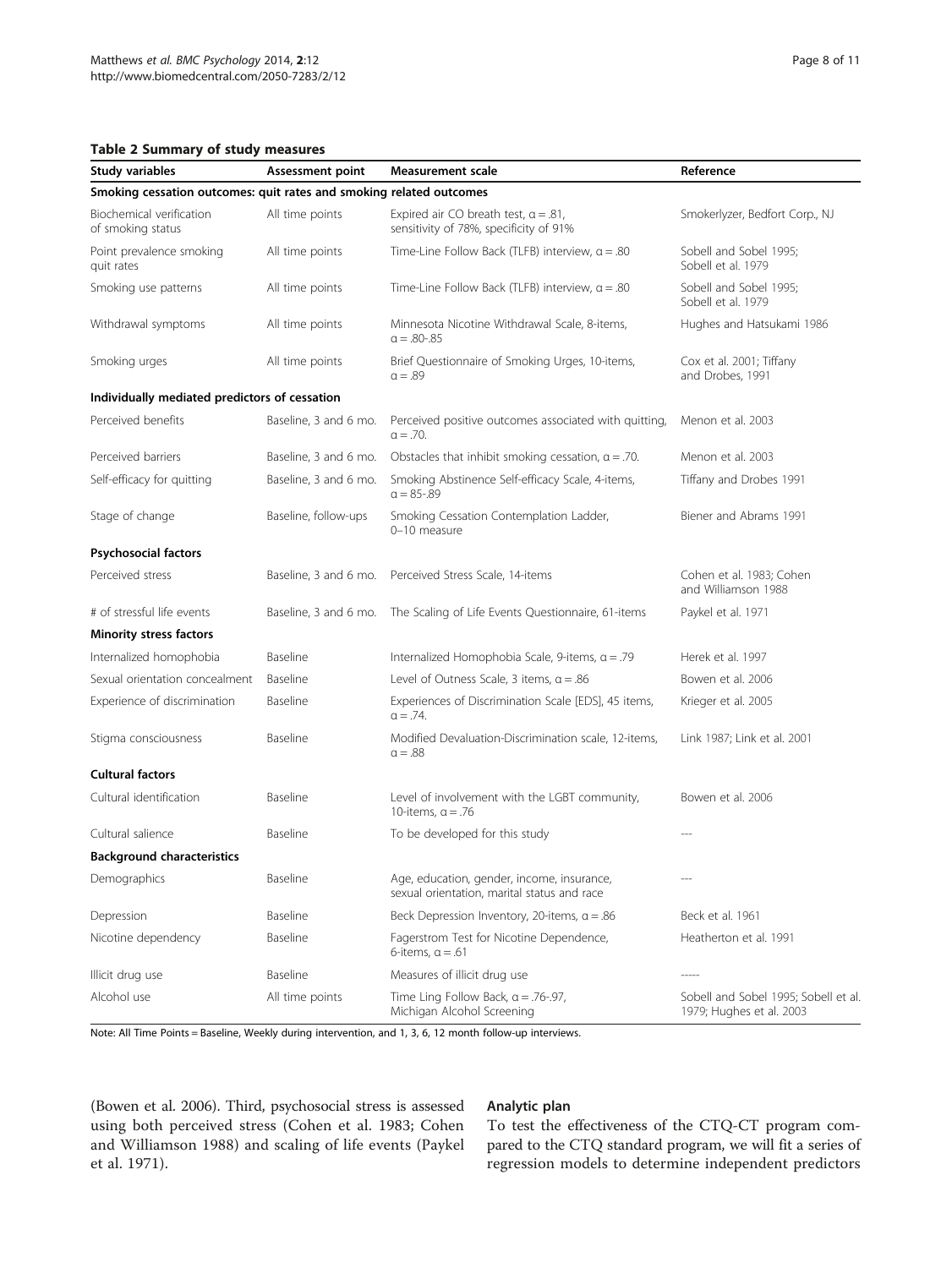<span id="page-8-0"></span>of cessation (i.e., point prevalence, continuous abstinence, and prolonged abstinence) and to test the independent effect of treatment condition at each wave of data collection. To address the question of efficacy over time, we aim to conduct survival analyses (i.e., discrete-time and continuous-time hazard models) to estimate hazard functions (i.e., risk of relapse) and survivor functions (i.e., probability of sustained quitting), identify periods when relapse is likely, and determine the shape of the hazard function (whether the risk increases, decreases or remains constant over the year of participation). To test both hypotheses, we will first estimate correlations among all measures of cultural and psychosocial processes, psychosocial indicators of general stress, and minority specific stressors. We will then fit covariance structure models to the data to estimate the simultaneous relationships among the variables and to test for both mediator and/or moderator effects. Analyses for this aim are conceptually depicted in Figure [1.](#page-2-0) In examining these mechanisms we will employ established procedures for the construction and assessment of product terms in SEM (Jaccard and Wan [1996;](#page-9-0) Jöreskog and Yang [1996](#page-9-0)). In addition, model fit will be compared across subgroups (e.g., lesbians, bisexuals, gay men, and transgendered participants) via multiple group SEMs and formal testing of parameter equivalence using nested difference-of-  $\chi^2$ tests (Byrne 1998; Hayduk [1987](#page-9-0)).

#### **Discussion**

This is the first randomized control trial to test the efficacy of a group based and culturally tailored smoking cessation intervention for LGBT participants. This trial provides a number of significant contributions. First, the CTQ-CT program builds on an established smoking cessation intervention (CTQ) by incorporating a number of cultural tailoring strategies (i.e., Kreuter et al. [2002\)](#page-9-0). Second, our approach is innovative in that the analytical model takes into account both general and culturally specific individually mediated predictors of smoking cessation. This addresses a gap in the literature, as most models fail to take into account or assess the role of cultural factors as predictors to account for within-group variability. Third, the strong methodological design of this study allows us to isolate the effect of treatment group while controlling for a number of other factors. Fourth, we use biochemical verification of smoking status (i.e., CO monitoring) in addition to self-report measures. Fifth, we follow up with study participants over a period of 12 months to determine the effect of the CTQ and CTQ-CT interventions over time.

While this study has a number of strengths and contributes to existing gaps in the literature, we also acknowledge several limitations. The sample is drawn from Chicago, and additional research should be conducted with LGBT communities in other geographic areas. Only participants highly motivated to quit and smoking 4 or more days per week with CO air expired reading of ≥8 are included in the study. This sample may differ from participants who are less motivated to quit or who smoke less frequently.

Overall, this research addresses a number of gaps in the existing literature on culturally targeted smoking cessation interventions and contributes a culturally-informed model of cessation with a rigorous methodological design. Findings have the potential to shape knowledge and future research about health behavior change for specific populations and reduce smoking-related health disparities for LGBT communities.

#### Competing interests

The authors declare that they have no competing interests or conflicts to declare.

#### Authors' contributions

AM is the principal investigator for this study and designed and drafted the study protocol. EM helped draft the manuscript. CL contributed to the study design and analytic plan for testing specific aims. MV contributed to description of the study protocols and intervention components. AK is the Co-PI and contributed to the overall design of the study and the preparation of the protocol manuscript. All authors read and approved the final manuscript.

#### Acknowledgements

The authors would like to acknowledge grant support from National Institute of Health (NIH) and National Institute on Drug Abuse (NIDA) (Co-PI's AM, AK, and LK R01 DA023935-01A2) in the completion of this study. The authors would also like to acknowledge the support of the Howard Brown Health Center for support of this study.

#### Author details

<sup>1</sup> University of Illinois at Chicago (UIC), Chicago, IL, USA. <sup>2</sup> DePaul University, Chicago, IL, USA. <sup>3</sup>Rush University, Chicago, IL, USA. <sup>4</sup>Howard Brown Health Center, Chicago, IL, USA. <sup>5</sup>University of Chicago, Chicago, IL, USA. <sup>6</sup>University of Illinois at Chicago, College of Nursing, 845 S. Damen Avenue, Chicago, IL 60612, USA.

#### Received: 25 April 2014 Accepted: 15 May 2014 Published: 30 May 2014

#### References

- Aaron, DJ, Markovic, N, Danielson, ME, Honnold, JA, Janosky, JE, & Schmidt, NJ. (2001). Behavioral risk factors for disease and preventive health practices among lesbians. American Journal of Public Health, 91, 972–975.
- Ahluwalia, JS, McNagny, SE, & Clark, WS. (1998). Smoking cessation among inner-city African Americans using the nicotine transdermal patch. Journal of General Internal Medicine, 13(1), 1–8.
- Beck, AT, Ward, CH, Menderson, M, Mack, J, & Erbaugh, J. (1961). An inventory for measuring depression. Archives of General Psychiatry, 4, 561–571.
- Becker, MH, Maiman, LA, Kirscht, JP, Haefner, DP, & Drachman, RH. (1977). The health belief model and prediction of dietary compliance: a field experiment. Journal of Health and Social Behavior, 18, 348–366.
- Biener, L, & Abrams, D. (1991). The contemplation ladder: validation of a measure of readiness to consider smoking cessation. Health Psychology, 10, 360–365.
- Boomsma, A. (1982). The robustness of LISREL against small sample sizes in factor analysis models. In KG Joreskog & H Wold (Eds.), Systems Under Indirect Observation. Part I (pp. 148–173). Amsterdam: North-Holland.
- Bowen, DJ, & Boehmer, U. (2007). The lack of cancer surveillance data on sexual minorities and strategies for change. Cancer Causes & Control, 18(4), 343–349.
- Bowen, DJ, Powers, D, & Greenlee, H. (2006). Effects of breast cancer risk counseling for sexual minority women. Health Care for Women International, 27, 59–74.
- Byrne, BM. (1998). Structural Equation Modeling with LISREL, PRELIS, and SIMPLIS. Mahwah, NJ: Lawrence Erlbaum.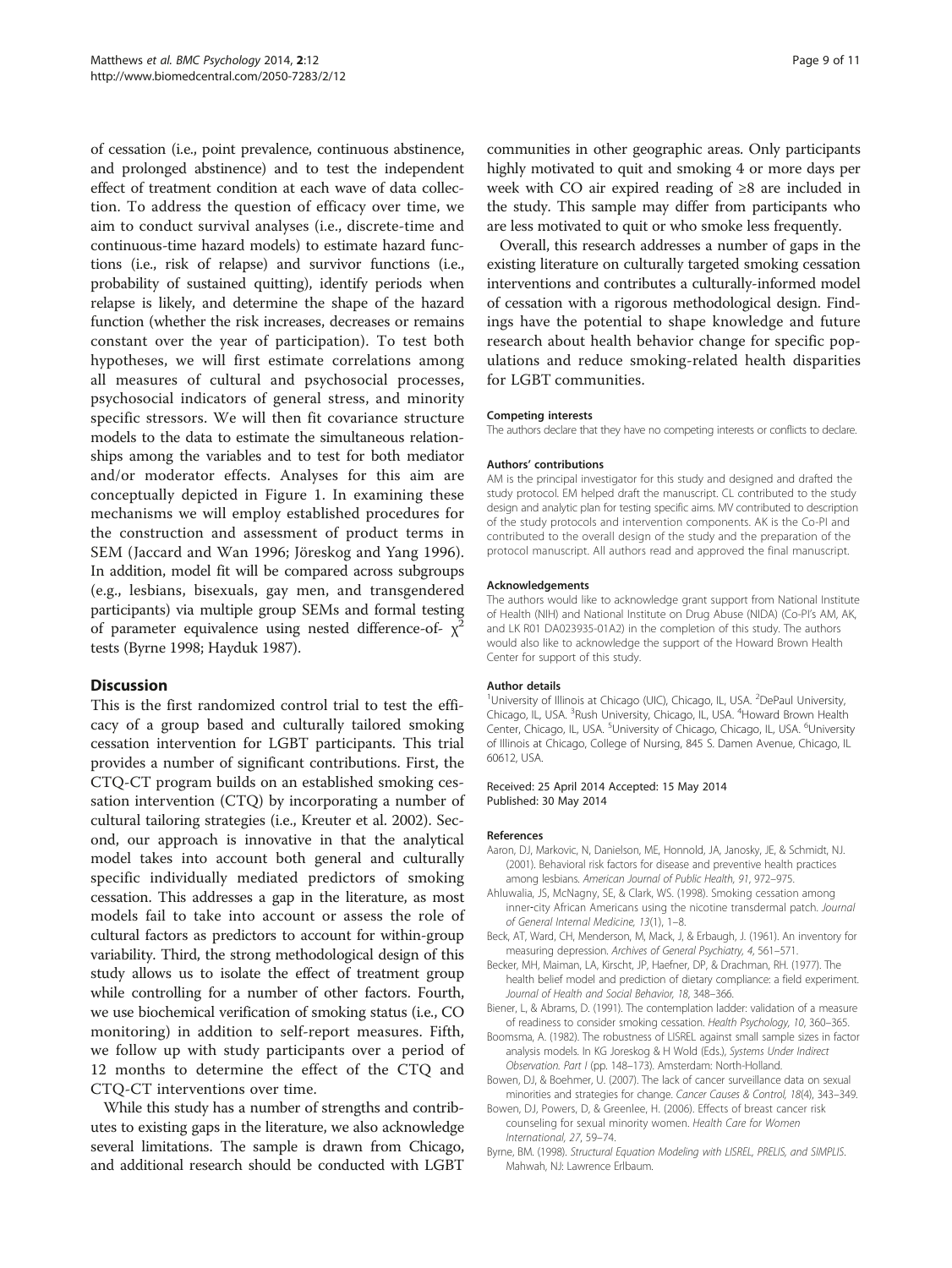<span id="page-9-0"></span>Campbell, MK, DeVellis, BM, Strecher, VJ, Ammerman, AS, DeVilles, RF, & Sandeler, RS. (1994). Improving dietary behavior: the effectiveness of tailored messages in primary care settings. American Journal of Public Health, 84(5), 783–787.

Champion, VL, Maraj, MS, Hui, S, Perkin, A, Tierney, W, Menon, W, & Skinner, CS. (2003). Comparison of tailored interventions to increase mammography screening in nonadherent older women. Preventive Medicine, 36, 150–158.

Clark, R, Anderson, NB, Clark, VR, & Williams, DR. (1999). Racism as a stress for African Americans: a biopsychosocial model. American Psychologist, 54, 805–816.

Cochran, S, & Mays, V. (2000). Relation between psychiatric syndromes and behaviorally defined sexual orientation in a sample of the US population. American Journal of Epidemiology, 151, 516–523.

Cohen, S, & Williamson, GM. (1988). Perceived stress in a probability sample of the United States. In S Oskamp (Ed.), S Spacapan, S Oskamp (Eds), The social psychology of health (4th ed., pp. 31–67). Newbury Park, CA: Sage.

Cohen, S, Kamarck, T, & Mermelstein, R. (1983). A global measure of perceived stress. Journal of Health and Social Behavior, 243, 385–396.

Covey, LS, Weissman, J, LoDuca, C, & Duan, N. (2009). A comparison of abstinence outcomes among gay/bisexual and heterosexual male smokers in an intensive, non-tailored smoking cessation study. Nicotine & Tobacco Research, 11(11), 1374–1377.

Cox, LS, Tiffany, ST, & Christen, AG. (2001). Evaluation of the brief questionnaire of smoking urges (QSU-brief) in laboratory and clinical settings. Nicotine & Tobacco Research, 3, 7–16.

Diamond, LM. (2000). Sexual identity, attractions, and behavior among young sexual minority women over a 2-year period. Developmental Psychology, 36, 241–250.

Dickson-Spillmann, M, Sullivan, R, Zahno, B, & Schaub, MP. (2014). Queer quit: a pilot study of a smoking cessation programme tailored to gay men. BMC Public Health, 14(1), 126.

Eliason, MJ, Dibble, SL, Gordon, R, & Soliz, GB. (2012). The last drag: an evaluation of an LGBT-specific smoking intervention. Journal of Homosexuality, 59(6), 864–878.

Fiore, MC, Jaen, CR, Baker, TB, Bailey, WC, Benowitz, N, & Curry, SJ. (2008). Treating tobacco use and dependence: 2008 update US public health service clinical practice guideline executive summary. Respiratory Care, 53(9), 1217–1222.

Greenwood, GL, Paul, JP, Pollack, LM, Binson, D, Catania, JA, Chang, J, Humfleet, G, & Stall, R. (2005). Tobacco use and cessation among a household-based sample of US urban men who have sex with men. American Journal of Public Health, 95, 145–151.

Harding, R, Bensley, J, & Corrigan, N. (2004). Targeting smoking cessation to high prevalence communities: outcomes from a pilot intervention for gay men. BMC Public Health, 4(1), 43.

Hayduk, LA. (1987). Structural equation modeling with LISREL: Essentials and advances. Baltimore: Johns Hopkins University Press.

Heatherton, TF, Kozlowshi, LT, Frecker, RC, & Fagerström, K. (1991). The Fagerström test for nicotine dependence: a revision of the Fagerström tolerance questionnaire. British Journal of Addiction, 86, 1119–1127.

Herek, GM, Cogan, JC, Gillis, JR, & Glunt, EK. (1997). Correlates of internalized homophobia in a community sample of lesbians and gay men. Journal of the Gay and Lesbian Medical Association, 2, 17–25.

Hoelter, JW. (1983). The analysis of covariance structures: goodness-of-fit indices. Sociological Methods & Research, 11, 325–344.

Hsieh, FY, Block, DA, & Larsen, MD. (1998). A simple method of sample size

calculation for linear and logistic regression. Statistics in Medicine, 17, 623–1634. Hughes, JR, & Hatsukami, D. (1986). Signs and symptoms of tobacco withdrawal. Archives of General Psychiatry, 43, 289–294.

Hughes, JR, Keely, JP, Niaura, RS, Ossip-Klein, DJ, Richmond, RL, & Swan, GE. (2003). Measures of abstinence in clinical trials: issues and recommendations. Nicotine and Tobacco Research, 5, 13–25.

Hutchinson, MK, Thompson, AC, & Cederbaum, JA. (2006). Multisystem factors contributing to disparities in preventive health care among lesbian women. Journal of Obstetric, Gynecologic, & Neonatal Nursing, 35(3), 393–402.

Institute of Medicine of the National Academies. (2011). The health of lesbian, gay, bisexual, and transgender people: Building a foundation for better understanding. Washington, DC: The National Academies Press.

Jaccard, J, & Wan, CK. (1996). Lisrel approaches to interaction effects in multiple regression. Thousand Oaks, CA: Sage.

Johnson, RE, Green, BL, Anderson-Lewis, C, & Wynn, TA. (2005). Community health advisors as research partners: an evaluation of the training and activities. Family Community Health, 28, 41–50.

Jöreskog, K, & Yang, F. (1996). Non-linear structural equation models: The Kenny-Judd model with interaction effects. In G Marcoulides & R

Schumacker (Eds.), Advanced Structural Equation Modeling (pp. 57–88). Hillsdale, NJ: Lawrence Erlbaum.

- King, AC, de Wit, H, Riley, RC, Cao, D, Niaura, R, & Hatsukami, D. (2006). Efficacy of naltrexone in smoking cessation: a preliminary study and an examination of sex differences. Nicotine & Tobacco Research, 8, 1–12.
- King, BA, Dube, SR, & Tynan, MA. (2012). Current tobacco use among adults in the United States: findings from the national adult tobacco survey. American Journal of Public Health, 102(11), e93–e100.

Koehinger, S, Powers, C, Masini, B, McKirnan, D, & Cook, S. (2005). Examining the effectiveness of a culturally tailored cessation program for LGBT smokers (Annual Meeting of the American Public Health Association). Philadelphia: PA.

Kreuter, MW, Lukwago, SN, Bucholtz, DC, Clark, EM, & Sanders-Thompson, V. (2002). Achieving cultural appropriateness in health promotion programs: targeted and tailored approaches. Health Education and Behavior, 30, 133–146.

Krieger, N, Smith, K, Naishadham, D, Hartman, C, & Barbeau, EM. (2005). Experiences of discrimination: validity and reliability of a self-report measure for population health research on racism and health. Social Science and Medicine, 61, 1576–1596.

Link, BG. (1987). Understanding labeling effects in the area of mental disorders: an assessment of the effects of expectations of rejection. American Sociological Review, 52, 96–112.

Link, BG, Struening, EL, Neese-Todd, S, Asmussen, S, & Phelan, JC. (2001). Stigma as a barrier to recovery: the consequences of stigma for the self-esteem of people with mental illnesses. Psychiatric Services, 52, 1621–1626.

Longshore, D, & Grills, C. (2000). Motivating illegal drug use recovery: evidence for a culturally congruent intervention. Journal of Black Psychology, 26, 288–301.

Matthews, AK, Sánchez-Johnsen, L, & King, A. (2009). Development of a culturally targeted smoking cessation intervention for African American smokers. Journal of Community Health, 34(6), 480–492.

Matthews, AK, Conrad, M, Kuhns, L, Vargas, M, & King, AC. (2013a). Project exhale: preliminary evaluation of a tailored smoking cessation treatment for HIV + African American smokers. AIDS Patient Care and STDS, 27, 22–32.

Matthews, AK, Li, CC, Kuhns, LM, Tasker, TB, & Cesario, JA. (2013b). Results from a community-based smoking cessation treatment program for LGBT smokers. Journal of Environmental and Public Health, Article ID 984508–9, doi:10.1155/ 2013/984508.

Menon, U, Champion, VL, Larkin, GN, Zollinger, TW, Gerde, P, & Vernon, SW. (2003). Beliefs associated with fecal occult blood test and colonoscopy use at a work-site colon cancer screening program. Journal of Occupational and Environmental Medicine, 45, 891–898.

Meyer, IH. (2003). Prejudice, social stress and mental health in lesbian, gay, and bisexual populations: conceptual issues and research evidence. Psychological Bulletin, 129, 674–697.

Paykel, ES, Prusoff, BA, & Uhlenhuth, E. (1971). Scaling of life events. Archives of General Psychiatry, 25, 340–347.

Perez-Arce, P, Carr, KD, & Sorenson, J. (1993). Cultural issues in an outpatient program for stimulant abusers. Journal of Psychoactive Drugs, 25, 35–44.

Prochaska, JO, & Velicer, WF. (1998). The transtheoretical model of health behavior change. American Journal of Health Promotion, 12, 388.

Rath, JM, Villante, AC, Rubenstein, RA, & Vallone, DM. (2013). Tobacco use by sexual identity among young adults in the United States. Nicotine & Tobacco Research, 15(11), 1822–1831.

Resnicow, K, Jackson, A, Wang, T, De, AK, McCarty, F, Dudley, WN, & Baranowski, T. (2001). A motivational interviewing intervention to increase fruit and vegetable intake through black churches: results of the eat for life trial. American Journal of Public Health, 91(10), 1686–1693.

Rostosky, SS, Riggle, E, Gray, B, & Hatton, RL. (2007). Minority stress experiences in committed same-sex couple relationships. Professional Psychology: Research and Practice, 38, 392–400.

Saris, WE, & Satorra, A. (1993). Power evaluations in structural Equation Models. In KA Bollen & JS Long (Eds.), Testing Structural Equation Models (pp. 181-204). Newbury Park, CA: Sage.

Schumacker, RE, & Lomax, RG. (1996). A Beginner's Guide to Structural Equation Modeling. Mahwah, NJ: Lawrence Erlbaum Associates, Inc.

Selzer, ML. (1971). The Michigan alcohol screening test: the quest for a new diagnostic instrument. American Journal of Psychiatry, 127, 1653–1658.

Skinner, CS, Campbell, MK, Rimer, BK, Curry, S, & Prochaska, JO. (1999). How effective is tailored print communication? Annals of Behavioral Medicine, 21(4), 290–298.

Sobell, LC, & Sobel, MB. (1995). Alcohol timeline follow-back users' manual. Toronto, Canada: Addiction Research Foundation.

Sobell, LC, Maisto, SA, Sobel, MB, & Cooper, AM. (1979). Reliability of alcohol abusers' self-reports of drinking behavior. Behavioral Research & Therapy, 17, 157.